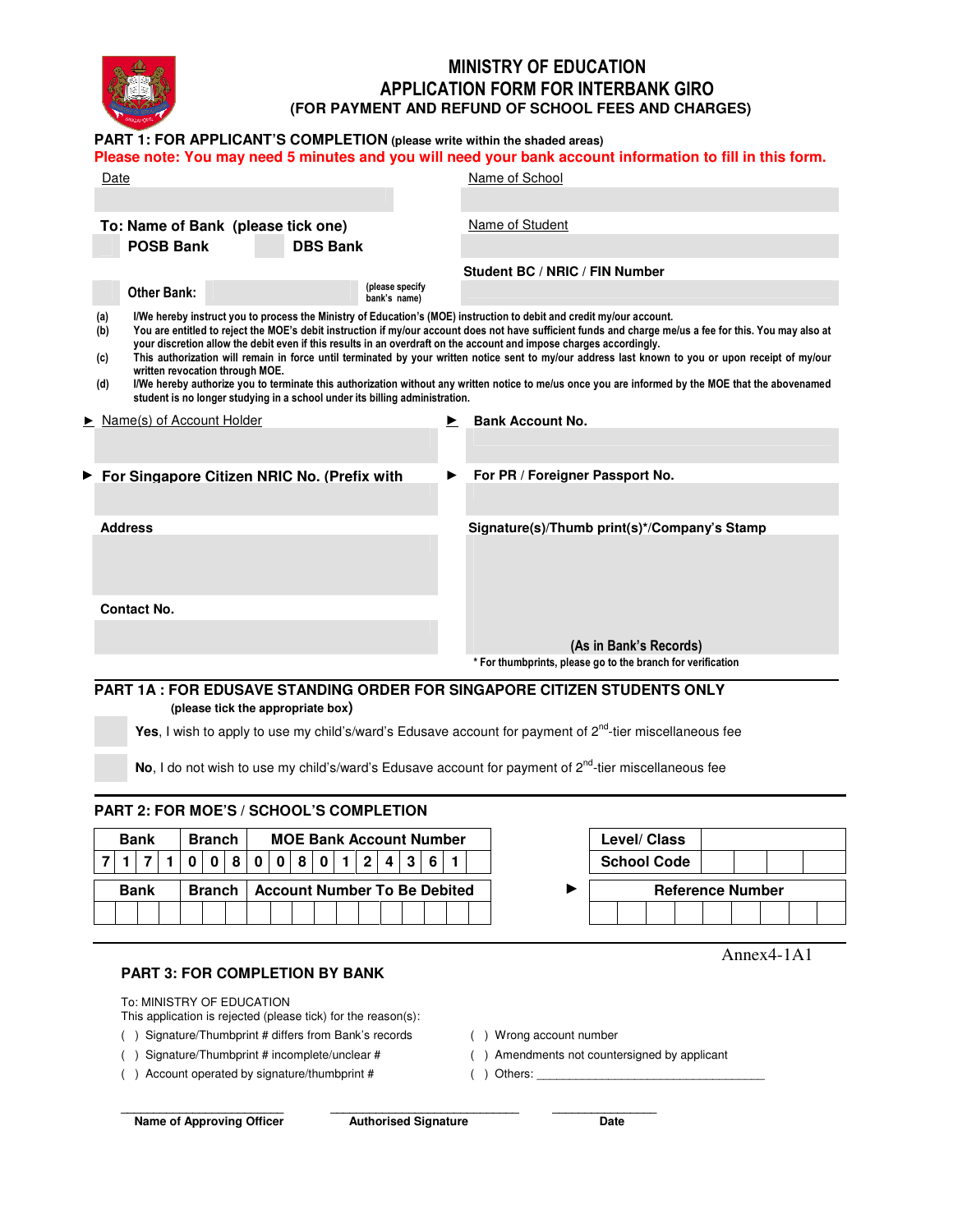#### MINISTRY OF EDUCATION INTERBANK GIRO General Information

#### **(Please retain this for future reference)**

# **Enquiry**

For enquiry on payment of school and miscellaneous fees, please call the following:

|                         | <b>Tel Number</b> | <b>Operating Hours</b>                   |
|-------------------------|-------------------|------------------------------------------|
| <b>Customer Service</b> | 6872 2220         | 8:00 am to 6:00 pm on Mondays to Fridays |
| Centre                  |                   | $\vert$ 8:00 am to 1:00 pm on Saturdays  |

#### **Deduction Dates**

Deductions are made on  $26<sup>th</sup>$  of each month from February to December. If the  $26<sup>th</sup>$ falls on a Saturday, Sunday or Public Holiday, deductions will be made on the next working day. You are advised to maintain sufficient funds for deduction. If deduction fails 2 times due to insufficient fund, GIRO will be suspended until the outstanding amount is settled by cash or cheque.

#### **Termination**

If you are the account holder, you can terminate GIRO by submitting a Termination Order to the Ministry. If you are not the account holder, please write to the Ministry of Education, Finance & Development Division, 1 North Buona Vista Drive, MOE Building, Singapore 138675, for advice.

## **Other Deductions**

Beside school and miscellaneous fees, your GIRO account will also be used for other deductions. These include your child's/ward's various national examination fees (Primary School Leaving Examination and GCE Examinations) and JAE fee (Joint Admission Exercise for admission to Junior Colleges/Centralised Institute) and charges imposed by the schools. You will be informed of the deduction dates and amounts payable when your child/ward is taking part in these examinations/exercise.

## **Refund of School Fees and Charges**

School fees and charges overpaid by your child/ward will be refunded to the GIRO account that you maintain for the payment of school and miscellaneous fees. The refund will be credited to your GIRO account between  $14<sup>th</sup>$  to  $17<sup>th</sup>$  of the month.

#### **Deduction Code**

The deduction code shown in the bank book or current account statement for deduction of the above fees is "MOE".

#### **Other Information**

This GIRO instruction will carry on so long your child/ward remains in a Government or Government Aided primary, secondary school or junior college.